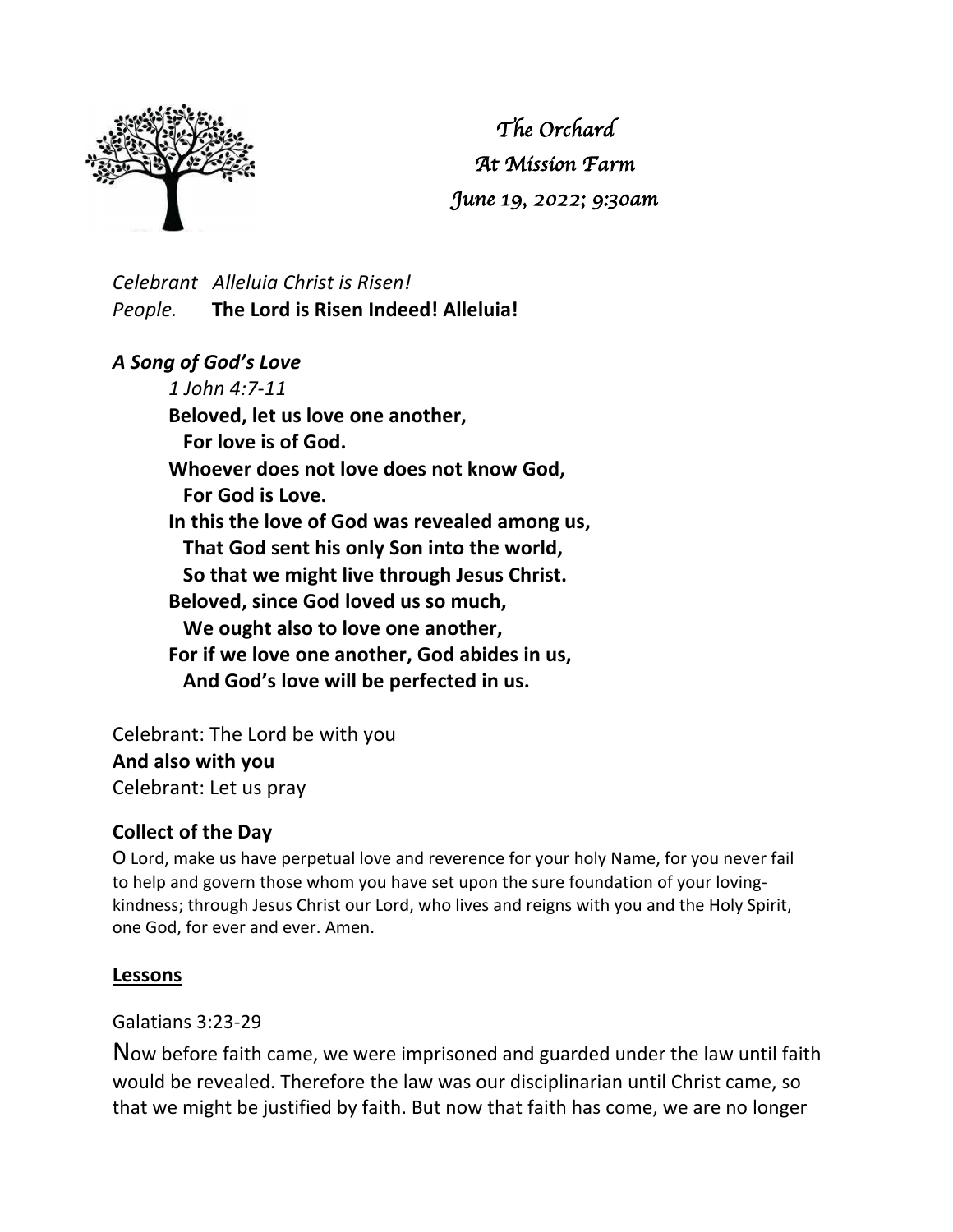subject to a disciplinarian, for in Christ Jesus you are all children of God through faith. As many of you as were baptized into Christ have clothed yourselves with Christ. There is no longer Jew or Greek, there is no longer slave or free, there is no longer male and female; for all of you are one in Christ Jesus. And if you belong to Christ, then you are Abraham's offspring, heirs according to the promise.

Hear what the Spirit is saying to God's people

# **Thanks be to God**

## **Psalm 22:18-27**

| 18 Be not far away, O GOD; *                                     |
|------------------------------------------------------------------|
| you are my strength; hasten to help me.                          |
| 19 Save me from the sword, *                                     |
| my life from the power of the dog.                               |
| 20 Save me from the lion's mouth, *                              |
| my wretched body from the horns of wild bulls.                   |
| 21 I will declare your Name to my brethren; *                    |
| in the midst of the congregation I will praise you.              |
| 22 May all that fear you, O God, give praise; *                  |
| may the offspring of Israel stand in awe;                        |
| and all of Jacob's line give glory.                              |
| 23 For you do not despise nor abhor the poor in their poverty;   |
| neither do you hide your face from them; *                       |
| but when they cry to you, you hear them.                         |
| 24 My praise is of you in the great assembly; *                  |
| I will perform my vows in the presence of those who worship you. |
| 25 The poor shall eat and be satisfied,                          |
| and those who seek you shall praise you: *                       |
| "May your heart live for ever!"                                  |
| 26 All the ends of the earth shall remember and turn to you, *   |
| and all the families of the nations shall bow before you.        |
| 27 For yours is the royal power, O God; *                        |
| you rule over the nations.                                       |

# **Hymn**

# *Sung Alleluia*

The Holy Gospel according to Luke 8:26-39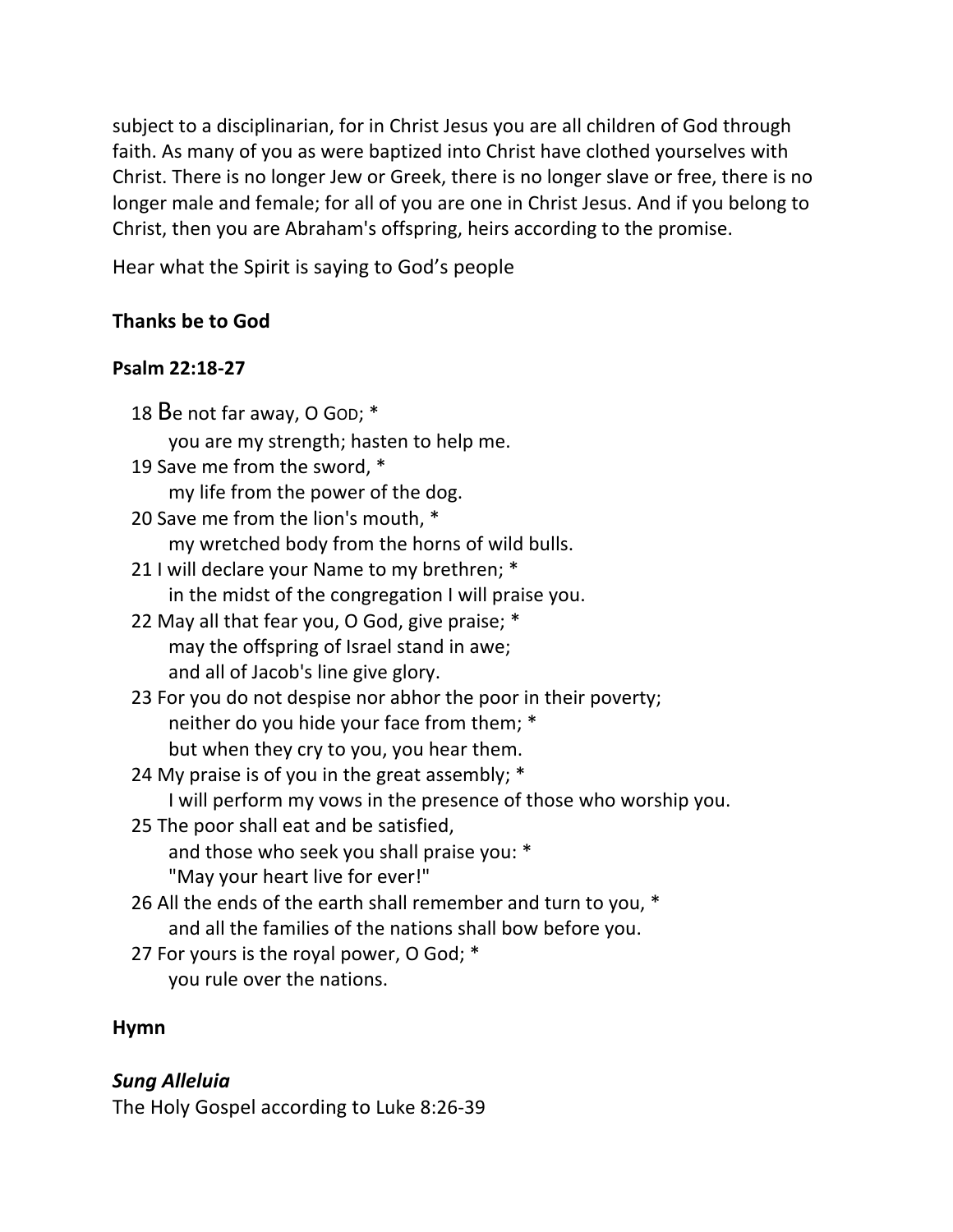Jesus and his disciples arrived at the country of the Gerasenes, which is opposite Galilee. As he stepped out on land, a man of the city who had demons met him. For a long time he had worn no clothes, and he did not live in a house but in the tombs. When he saw Jesus, he fell down before him and shouted at the top of his voice, "What have you to do with me, Jesus, Son of the Most High God? I beg you, do not torment me" -- for Jesus had commanded the unclean spirit to come out of the man. (For many times it had seized him; he was kept under guard and bound with chains and shackles, but he would break the bonds and be driven by the demon into the wilds.) Jesus then asked him, "What is your name?" He said, "Legion"; for many demons had entered him. They begged him not to order them to go back into the abyss.

Now there on the hillside a large herd of swine was feeding; and the demons begged Jesus to let them enter these. So he gave them permission. Then the demons came out of the man and entered the swine, and the herd rushed down the steep bank into the lake and was drowned.

When the swineherds saw what had happened, they ran off and told it in the city and in the country. Then people came out to see what had happened, and when they came to Jesus, they found the man from whom the demons had gone sitting at the feet of Jesus, clothed and in his right mind. And they were afraid. Those who had seen it told them how the one who had been possessed by demons had been healed. Then all the people of the surrounding country of the Gerasenes asked Jesus to leave them; for they were seized with great fear. So he got into the boat and returned. The man from whom the demons had gone begged that he might be with him; but Jesus sent him away, saying, "Return to your home, and declare how much God has done for you." So he went away, proclaiming throughout the city how much Jesus had done for him.

The Gospel of the Lord. *Sung Alleluia*

**Homily** *The Rev. Lars Hunter, Deacon*

## Prayers of the People

*During the silence after each bidding, the people offer their own prayers, either silently or aloud. Intercessor* 

Let us pray for the revealing of God in the world, now and always.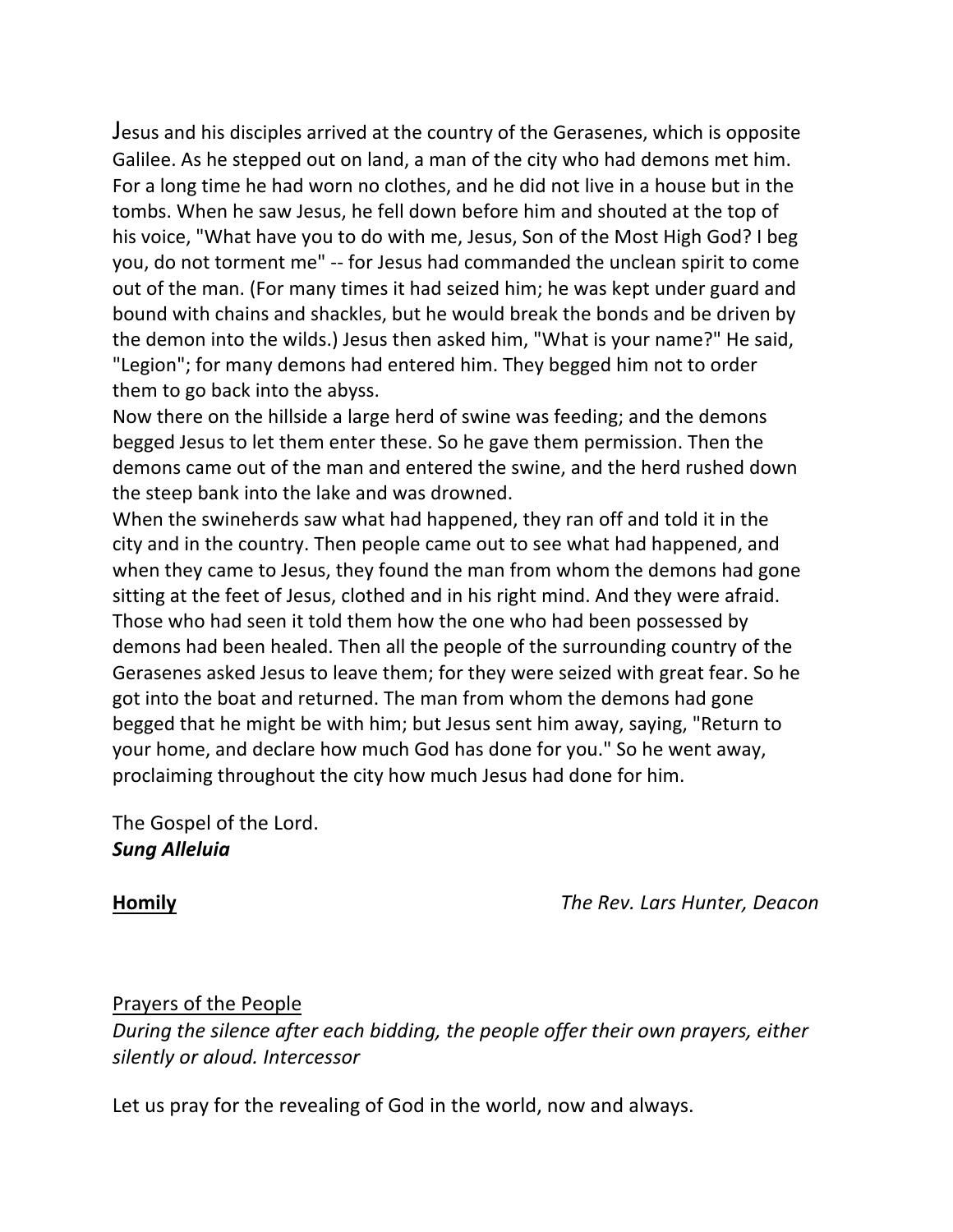Creator of earth, sea, and sky, kindle the fire of your Spirit within us that we may be bold to heal and defend the earth, and pour your blessing upon all who work for the good of the planet. *Silence* 

Breath of life, receive our thanks for the beauty of this space and our own local habitat and all who dwell in it, and grant us the wisdom and will to conserve it. *Silence* 

Source of life, heal and redeem the wounds of your creation, and visit the places and people who suffer from our indifference, neglect, and greed. *Silence* 

Lover of all you have made, we thank you for the wondrous diversity of your creatures, and we pray for their well-being. *Silence* 

Author of the book of nature, receive our gratitude for places of restoration and healing, and continue to bless those places that feed our lives and spirits. *Silence* 

Wise Creator, whose works are full of mystery, give us wonder and appreciation for your creatures with whom we find ourselves in conflict. *Silence* 

Giver of all good gifts, awaken us daily to our dependence upon your bounty, and make us always thankful for the abundance of your blessings. *Silence* 

Divine Physician, heal our communities, especially those where neglect, greed, or violence inflict suffering upon people and other creatures. *Silence* 

Comforter of all the earth, sustain the people of this *congregation* who desire or need your presence and help [especially]. *Silence*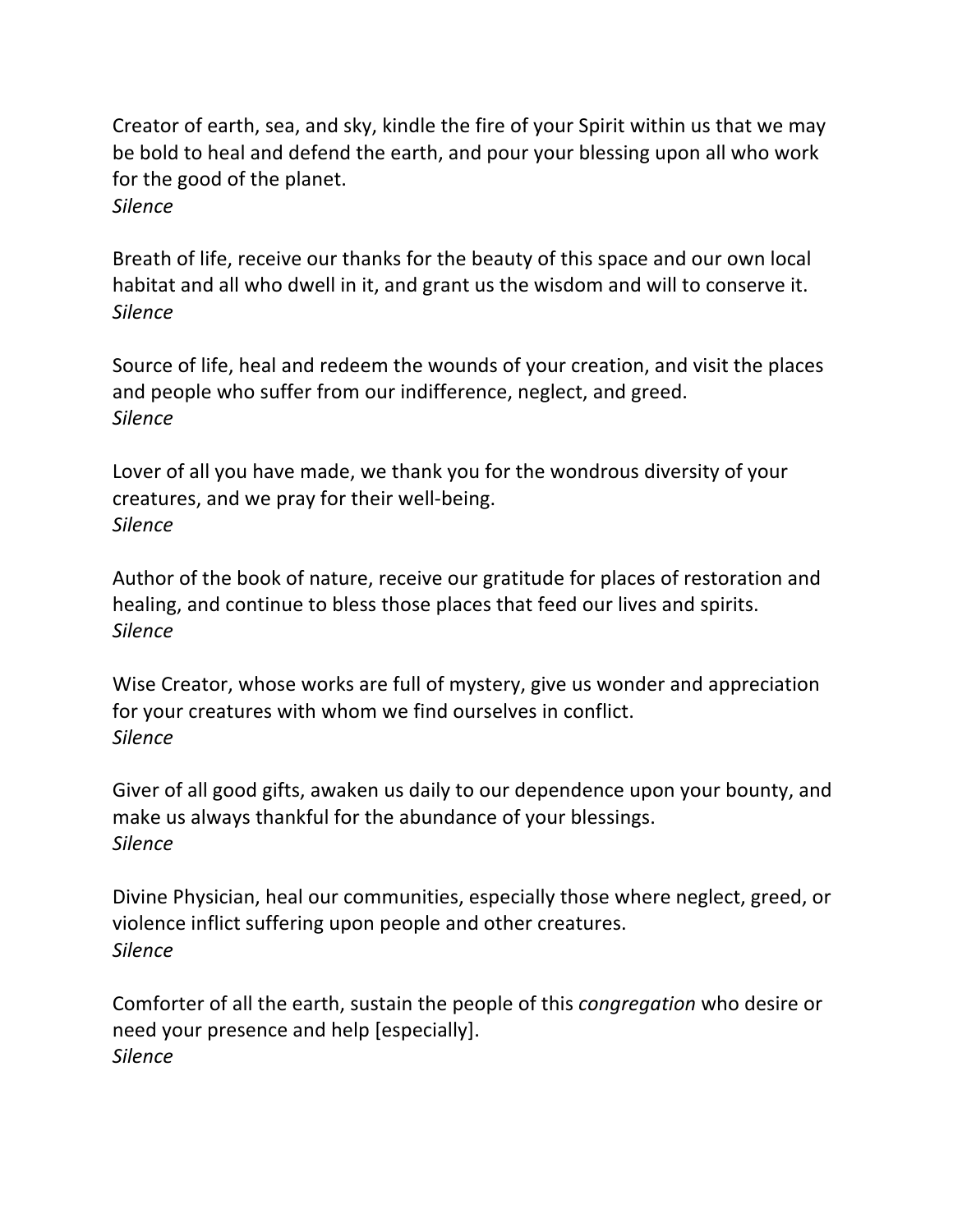Rock and refuge of all your creatures, receive into everlasting mercy all those who have died [especially]. *Silence* 

*The Presider concludes the Prayers with one of the following collects.*  Eternal God, the light of all who know you, come and fill our hearts with your love. Help us speak when many keep silent, help us stand for what is right when many sit in indifference. Increase our faith and charity, until your kingdom comes and heaven and earth rejoice in everlasting glory; through your Son, our Savior Jesus Christ. *Amen.*

# **The Peace** *Please greet one another with a gaze a nod or a bow*

*Offertory to be collected or offered virtually through the Mission Farm website (missionfarmvt.org).*

# **Holy Communion**

|        | Celebrant God be with you.                        |
|--------|---------------------------------------------------|
|        | People And also with you.                         |
|        | Celebrant Lift up your hearts.                    |
|        | People We lift them up to the Lord                |
|        | Celebrant. Let us give thanks to the Lord our God |
| People | It is right to give our thanks and praise.        |

# *Celebrant*

We praise you and we bless you, holy and gracious God, source of life abundant. From before time you made ready the creation. Your Spirit moved over the deep and brought all things into being: sun, moon, and stars; earth, winds and waters; and every living thing. You made us in your image, and taught us to walk in your ways. But we rebelled against you, and wandered far away;

and yet, as a mother cares for her children, you would not forget us.

Time and again you called us to live in the fullness of your love.

And so this day we join with Saints and Angels in the chorus of praise that rings through eternity, lifting our voices to magnify you as we sing (say):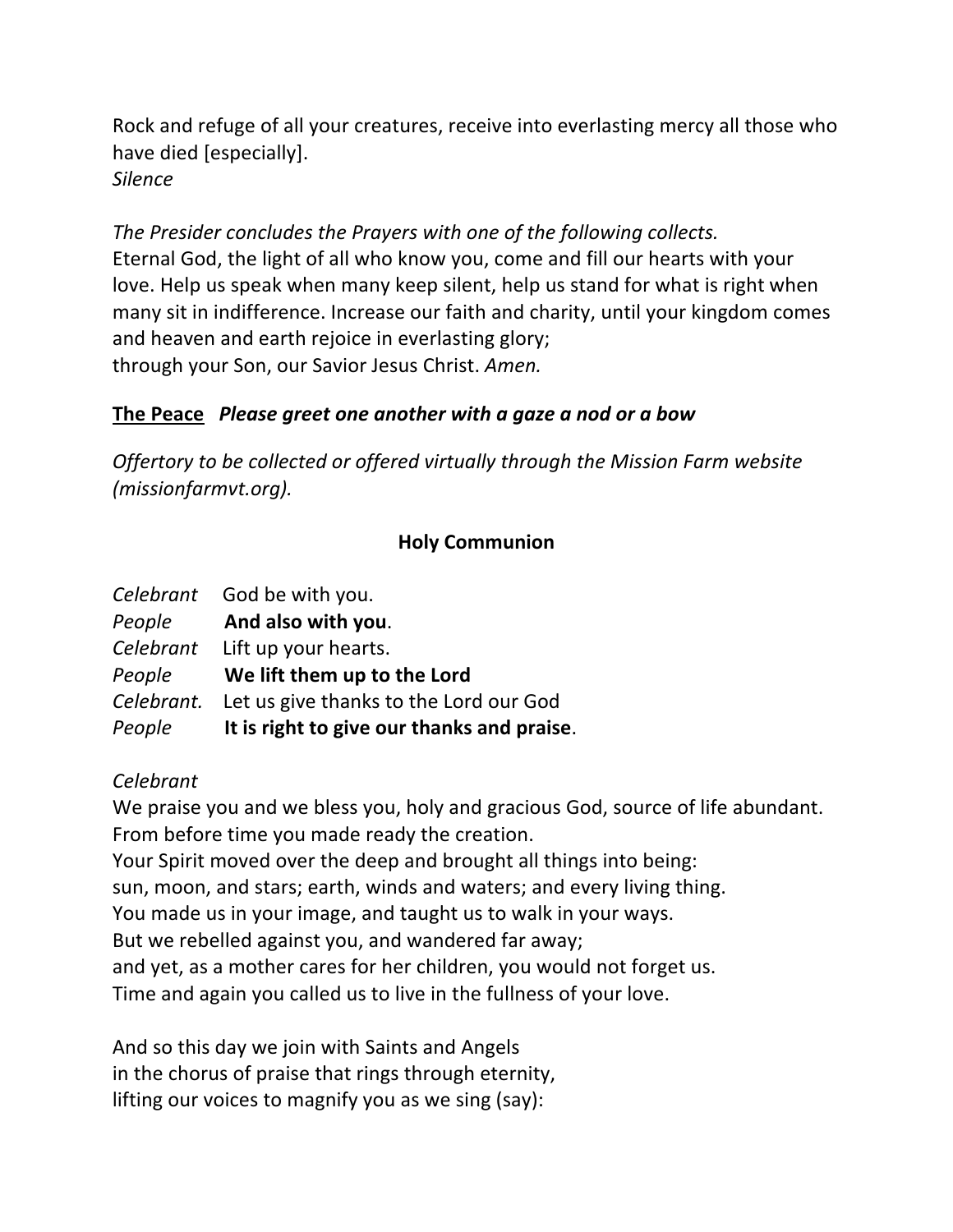## *Celebrant and People*

**Holy, holy, holy Lord, God of power and might,**

**heaven and earth are full of your glory.**

**Hosanna in the highest.**

**Blessed is the one who comes in the name of the Lord.**

**Hosanna in the highest.**

*The Celebrant continues*

Glory and honor and praise to you, holy and living God.

To deliver us from the power of sin and death and to reveal the riches of your grace,

you looked with favor upon Mary, your willing servant, that she might conceive and bear a son, Jesus the holy child of God.

Living among us, Jesus loved us.

He broke bread with outcasts and sinners, healed the sick and proclaimed good news to the poor.

He yearned to draw all the world to himself yet we were heedless of his call to walk in love.

Then, the time came for him to complete upon the cross

the sacrifice of his life, and to be glorified by you.

On the night before he died for us, Jesus was at table with his friends. He took bread, gave thanks to you, broke it, and gave it to them, and said: "Take, eat: This is my Body, which is given for you. Do this for the remembrance of me."

As supper was ending, Jesus took the cup of wine.

Again, he gave thanks to you, gave it to them, and said:

"Drink this, all of you: This is my Blood of the new Covenant,

which is poured out for you and for all for the forgiveness of sins.

Whenever you drink it, do this for the remembrance of me."

Now gathered at your table, O God of all creation,

and remembering Christ, crucified and risen, who was and is and is to come, we offer to you our gifts of bread and wine, and ourselves, a living sacrifice.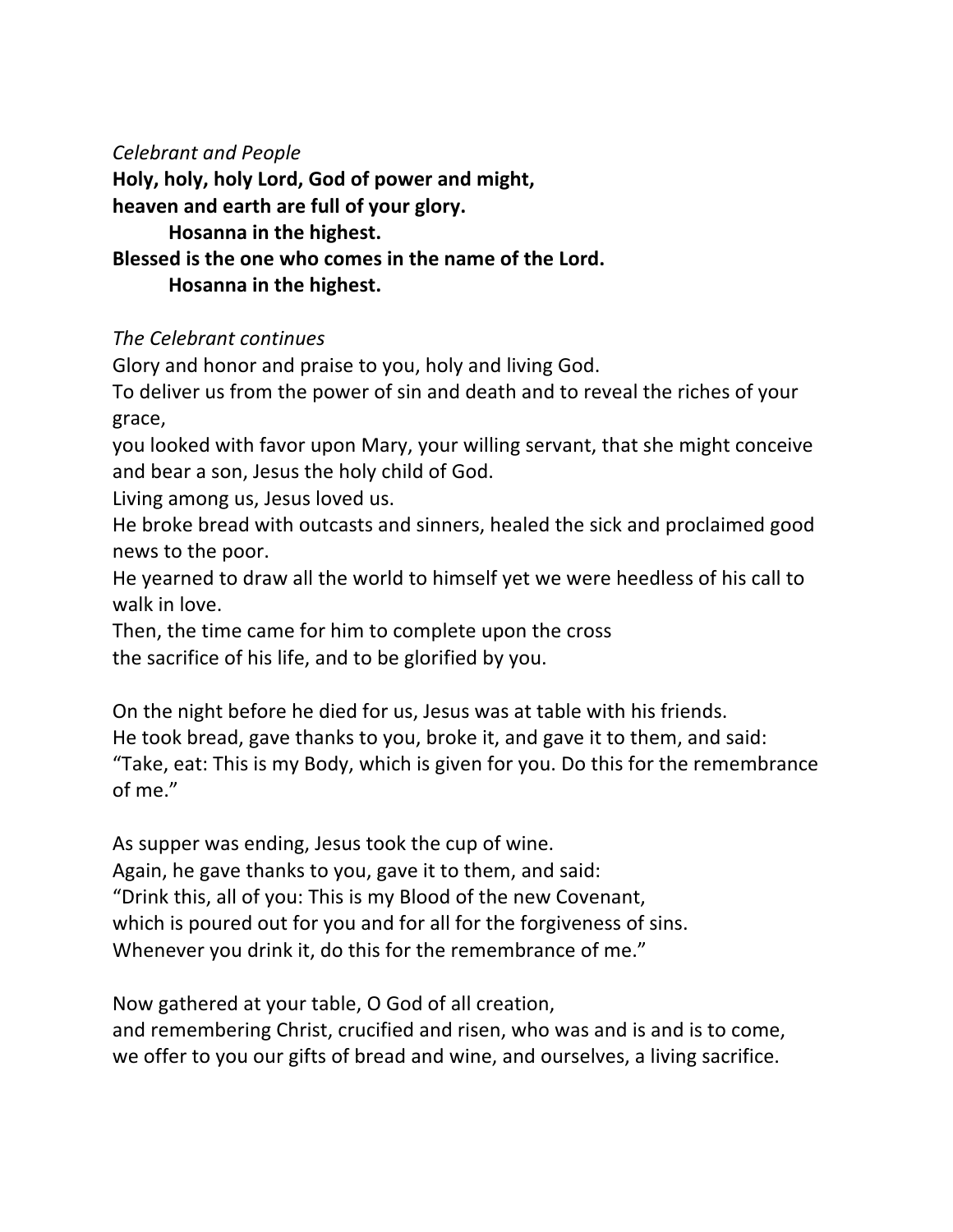Pour out your Spirit upon these gifts that they may be the Body and Blood of Christ.

Breathe your Spirit over the whole earth and make us your new creation, the Body of Christ given for the world you have made.

In the fullness of time bring us, with all your saints, from every species, tribe and language and nation, to feast at the banquet prepared from the foundation of the world.

Through Christ and with Christ and in Christ, In the unity of the Holy Spirit, to you be honor, glory and praise, for ever and ever. AMEN

And now, as our Savior Christ has taught us, we are bold to say,

> **Our Father, who art in heaven, hallowed be thy Name, thy kingdom come, thy will be done, on earth as it is in heaven. Give us this day our daily bread. And forgive us our trespasses, as we forgive those who trespass against us. And lead us not into temptation, but deliver us from evil. For thine is the kingdom, and the power, and the glory, for ever and ever. Amen.**

### **The Breaking of the Bread**

*The Celebrant breaks the consecrated Bread. Fraction Anthem Sung* The Gifts of God for the People of God.